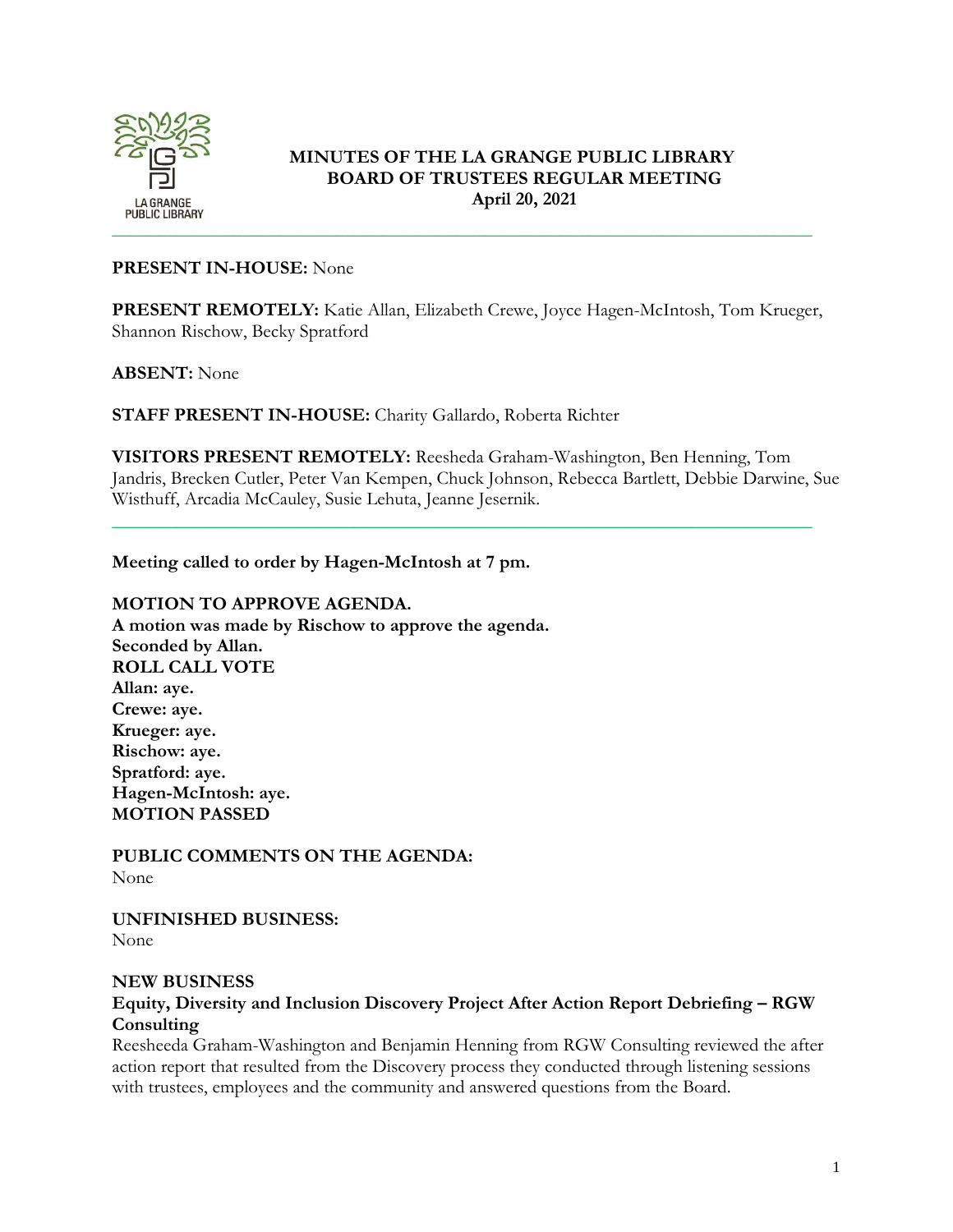#### **Annual Department Presentation: Adult and Teen Services**

Adult Services Manager, Darwine presented her annual report on departmental activities.

#### **Trustee Appointment**

Hagen-McIntosh announced that Tom Jandris was chosen to fill the seat vacated by former trustee Angie Larson's resignation. He will be sworn in and begin serving at the regular May meeting. Brecken Cutler and current trustees Becky Spratford and Joyce Hagen-McIntosh were elected and will be sworn in at the May meeting.

### **Approval of Operating Budget and Salary Scale FY2021-22**

Krueger presented the budget to the Board. There were small adjustments made to the draft budget document presented at the last meeting. There were no public comments on the proposed budget. Krueger proposed changing the minimum of grade one as shown in the proposed salary scale included in the packet to \$12.00/hour. Preliminary market benchmarking results were provided by HR Source and their proposed pay structure reduces the pay ranges from our existing one.

### **MOTION**

**A motion was made by Krueger to approve the Operating Budget and Salary Scale for FY2021-2022. Seconded by Spratford. ROLL CALL VOTE Allan: aye. Crewe: aye. Krueger: aye. Rischow: aye. Spratford: aye. Hagen-McIntosh: aye. Motion: Krueger Seconded: Rischow MOTION PASSED**

#### **Boiler Flue Replacement Project: Funding Approval**

Krueger discussed the current issues with the boiler flue. Van Kempen further discussed the issues and the project differences to repair or replace with a recommendation to replace. The project is under the cost that would require the Library to go out to bid. The new flue should last 20 years long if completed correctly.

### **MOTION**

**A motion was made by Krueger to approve funding the Boiler Flue Replacement project described in the proposal included in the Board Packet, using funds from the Special Building Fund. Seconded by Spratford. ROLL CALL VOTE Allan: aye. Crewe: aye. Krueger: aye. Rischow: aye. Spratford: aye.**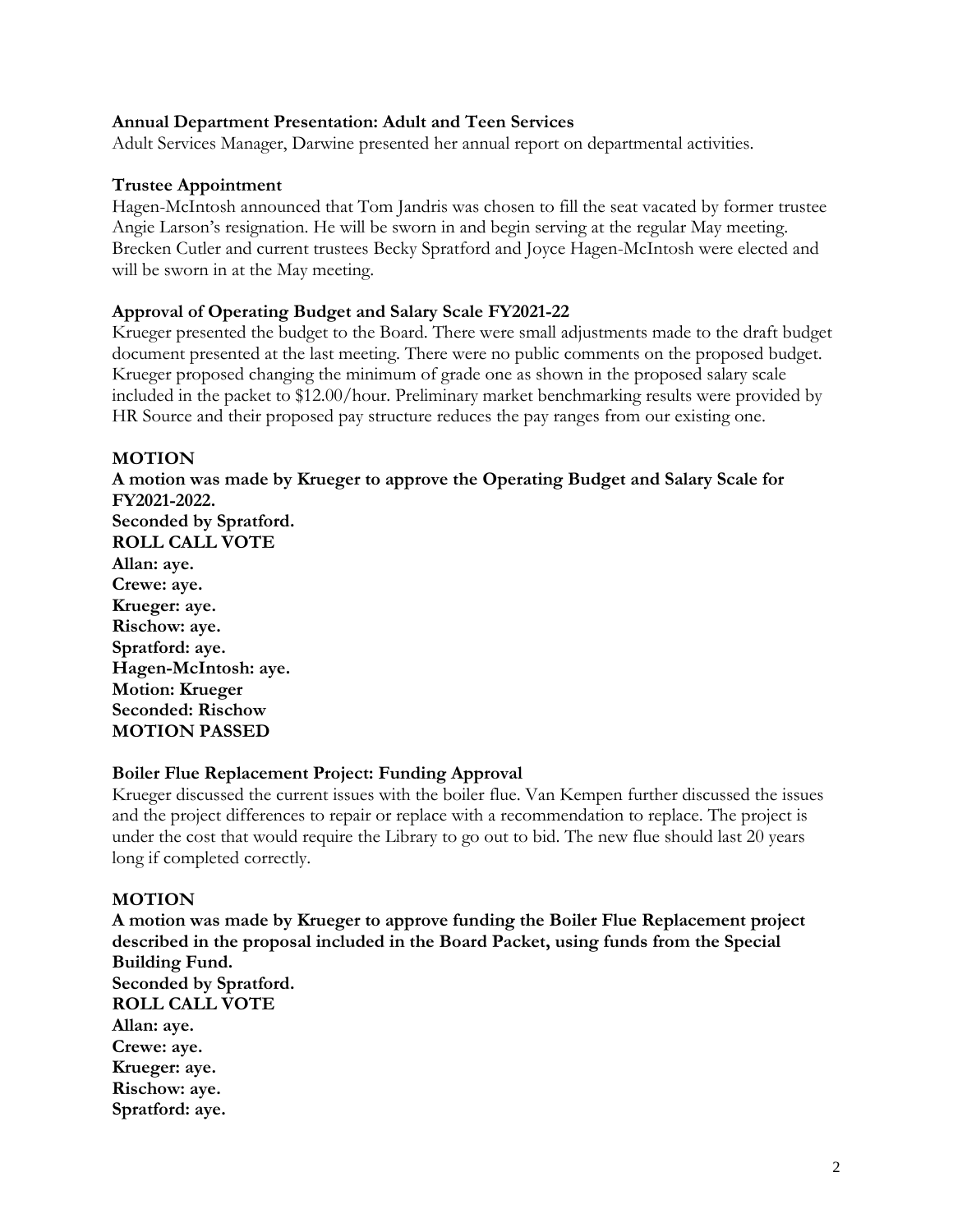## **Hagen-McIntosh: aye. MOTION PASSED**

# **Resolution No. 04-20-A-2021: Appreciation for Tom Krueger**

Hagen-McIntosh presented Resolution No. 04-20-A-2021, which highlighted Tom Krueger's service to the Library as a trustee. Spratford and Allan extended their thanks and kind words.

# **MOTION**

**A motion was made by Spratford to pass Resolution No. 04-20-A-2021: Appreciation for Tom Krueger. Seconded by Hagen-McIntosh. ROLL CALL VOTE Allan: aye. Crewe: aye. Krueger: abstain. Rischow: aye. Spratford: aye. Hagen-McIntosh: aye. MOTION PASSED**

# **Policy Revisions**

Allan noted that Gallardo is working to put together a comprehensive and concise personnel policy manual, empowering employees to get to know the policies.

### **Employee Benefits (formerly Benefits: Insurance, Benefits: Retirement, and Leaves of Absence policies)**

Slight edits were made to this section. The policy now mentions the Employee Assistance Program benefit. Based on the revised salary scale, grades list in the leave accrual table will need to be updated. The Personal Days section changed, adding that regardless of weekly hours worked all employees will get one personal day.

# **Training and Development (formerly Tuition Reimbursement, Professional Memberships, Business Expense Reimbursement policies)**

Gallardo pared down the current policy. She looked at policies from other libraries that are usually progressive and ahead in adopting more equitable policies.

# **Programs**

This is a public facing policy. Revisions and edits were executed. Gallardo gathered staff input. She also ensured that ADA language is included.

# **MOTION**

**A motion was made by Krueger to accept the policy revisions as presented. Seconded by Crewe. ROLL CALL VOTE Allan: aye. Crewe: aye. Krueger: aye. Rischow: aye. Spratford: aye.**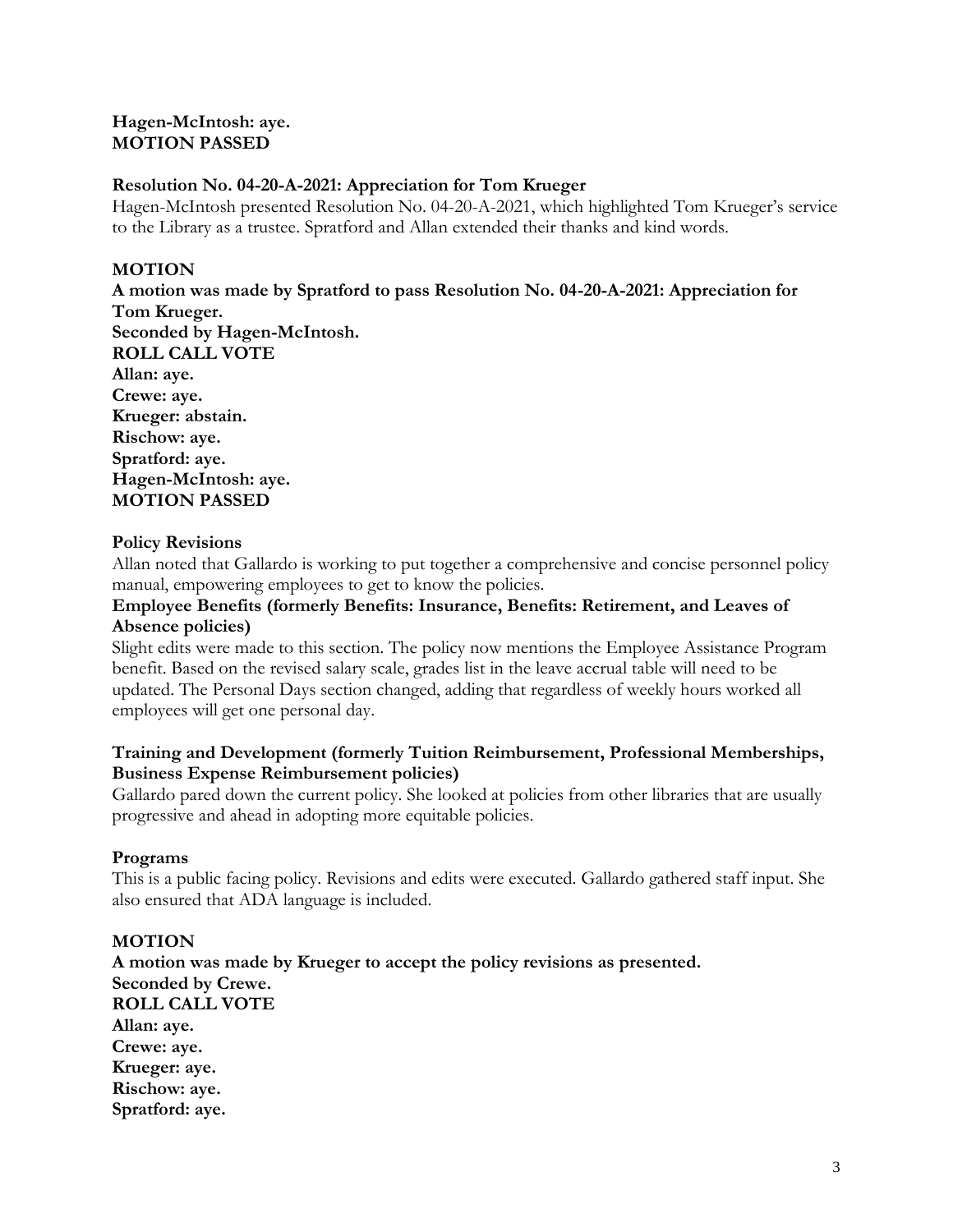### **Hagen-McIntosh: aye. MOTION PASSED**

**Committee Reports Finance & Advocacy:** None

### **FOL Liaison:**

The Director's Report section of the packet highlights the recent Friends of the Library meeting.

# **RAILS/ILA Liaison:**

RAILS (Reaching Across Illinois Library System) is hosting an Online Roundtable for Strategic Planning for trustees. All are welcome to sign up and if someone signs up, a recording will be made available. RAILS staff will be resuming touring and travels over the service areas, starting in Coal Valley. There is news regarding the statewide databases program. Spratford wanted to publicly thank Representative Durkin who introduced a bill with a Democratic co-sponsor. The State Library has put its support behind the bill. Upcoming events include planning for the state conference for ILA (Illinois Library Association) in October and Reaching Forward had one event with another coming in May.

**Policies & Services:**  None

**Village Liaison:**  None

### **Executive Director's Report:**

A program list with attendance report has been added to the packet. Gallardo extended a thank you for notes of appreciation from trustees and gave a shout out to the Organizational Health Committee for putting the celebration together for National Library Week. The Friends of the Library funded La Grange Business Association gift certificates for employees in honor of the week. Service updates include plans to return to pre-pandemic hours on June 1, which will begin in conjunction with the Library being closed on Sundays. Small group bookings in the meeting rooms will also be reinstated starting in May. Gallardo will be meeting with Studio GC and Independent Construction to discuss the drive-up project. Staff are working on providing a fully virtual library card registration option. When the weather allows, parking lot repairs will be scheduled. Krueger extended his thanks to Gallardo for including the information about programming in the packet and enjoyed seeing the various types of training employees have completed.

# **MOTION TO APPROVE THE OMNIBUS AGENDA**

**Hagen-McIntosh motioned to approve the Omnibus Agenda including the Minutes of Regular Board Meeting on March 16, 2021, Minutes of the Policy and Services Committee Meeting on March 19, 2021, Minutes of the Special Board Meeting on April 13, 2021, and the Operating Warrant, April 20, 2021. Seconded by Spratford. ROLL CALL VOTE Allan: aye. Crewe: aye.**